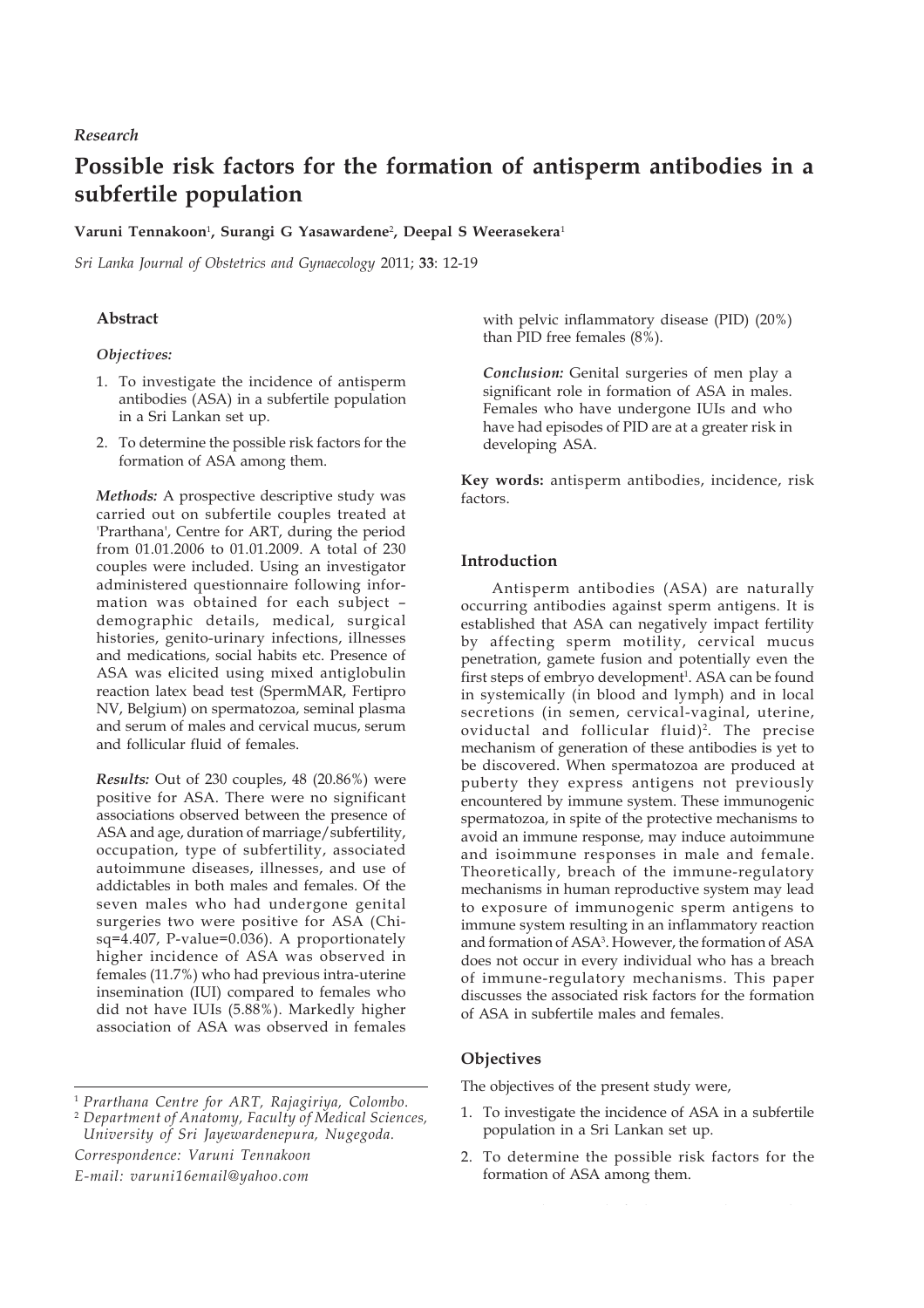The present study also compares the findings with those already published in literature and enhances our understanding of ASA that may well lead to the identification and treatment implication of such couples.

## **Materials and methods**

This prospective descriptive study commenced in January 2006 and subfertile couples, who presented for treatment at the 'Prarthana', Centre for ART, 1175, Cotta Road, Rajagiriya were recruited up to January 2009. The total study population was 460 individuals with 230 males and 230 females. The subfertile couples who volunteered to participate were interviewed by the investigator after obtaining informed written consent. The ethical clearance for the study was obtained from the Ethical Review Committee of the Faculty of Medical Sciences, University of Sri Jayawardenepura, Gangodawila, Nugegoda, Sri Lanka.

The investigator administered questionnaire was filled for both males and females. Age of the individual, duration of marriage, type of subfertility and duration of subfertility were noted. The medical and surgical histories were obtained. More concern was paid to obstetrics and gynaecological histories and procedures in the female. History of mumps, genitourinary infections and surgeries/procedures, trauma to genitalia were obtained from the male. The current illnesses or any medication that the individual was on was also asked. A special emphasis was paid to illnesses and diseases of autoimmune origin including hypothyroidism, hyperthyroidism, rheumatoid arthritis, psoriasis etc. Details of the occupational and social history were also taken at the interview. Social habits such as consumption of alcohol and smoking were questioned. In relevant subjects, the quantity and frequency of substance usage were noted.

Presence of ASA was tested both in males and females. In the male spermatozoa, seminal plasma and serum were checked for ASA isotypes of IgA and IgG. In the female cervical mucus and serum were checked for both IgA and IgG isotypes of ASA and in addition, females who underwent IVF treatment at Prarthana,

the oocyte free follicular fluid was also checked for both types of ASA.

The ASA were detected using mixed antiglobulin reaction latex bead test (SpermMAR, Fertipro NV, Belgium). In mixed antiglobulin reaction (MAR) assay/ the 'SpermMAR' test, which is a commercially available test, have IgA and IgG coated latex particles to detect ASA. The particles are mixed with washed viable sperms and agglutination in the presence of ASA is observed by light microscopy. This test provides a rapid assay time, good specificity, isotype and the location of the ASA and the ability to use viable sperms. The direct 'SpermMAR' test was performed on spermatozoa and indirect test was performed on seminal plasma, cervical mucus, serum and follicular fluid to elicit ASA. The percentage of motile sperm exhibiting latex bead binding was calculated. A test with >30% of the sperms with bound beads was considered positive for ASA'4 .

Chi square test was used to analyze statistical significance of the presence of ASA with demographic details and other information of subfertile males and females.

#### **Results**

#### *Incidence of antisperm antibodies*

The incidence of antisperm antibodies among the subfertile couples of the study sample was 20.87% (n=48, 48/230). Antisperm antibody incidence among the males in the sample was  $12.61\%$  (n=29, 29/230) while for the females it was 8.26% (n=19, 19/230).

#### *Age*

In the total study population, the age range for the males was 27 to 49 years and for the females the age range was 21 to 40 years. The mean age ± SD of the males was  $36.9 \pm 5.0$  years and the mean age  $\pm$  SD for the females was  $33.4 \pm 4.1$  years.

Males and females were grouped in 5 year age groups as shown in Table 1. There was no significant association observed between the presence of ASA and age factor in both males (Chi-sq=3.532, P-value=0.473) and females (Chi-sq=0.039, P-value=0.998).

**Table 1. Age distribution and pattern of ASA distribution in relation to the age of females and males in total study population**

| Age groups (years)           |    | $20 - 24$  | $25 - 29$    | $30 - 34$     | $35 - 39$   | $40 - 44$    | >45        |
|------------------------------|----|------------|--------------|---------------|-------------|--------------|------------|
| Total no. of females         | 04 | $(01.7\%)$ | $37(16.1\%)$ | 96 (41.7%)    | 72 (31.3%)  | $21(9.1\%)$  | $\theta$   |
| Total no. of ASA (+) females |    | $\theta$   | $03(8.1\%)$  | $08(8.3\%)$   | $06(8.3\%)$ | $02(9.5\%)$  | $\theta$   |
| Total no. of males           |    | $\Omega$   | $13(5.7\%)$  | 60 $(26.1\%)$ | 93 (40.4%)  | 41 (17.8%)   | $23(10\%)$ |
| Total no. of ASA (+) males   |    | $\theta$   | $01(7.7\%)$  | $06(10\%)$    | 14 (15.1%)  | $06(14.6\%)$ | 02(8.7%)   |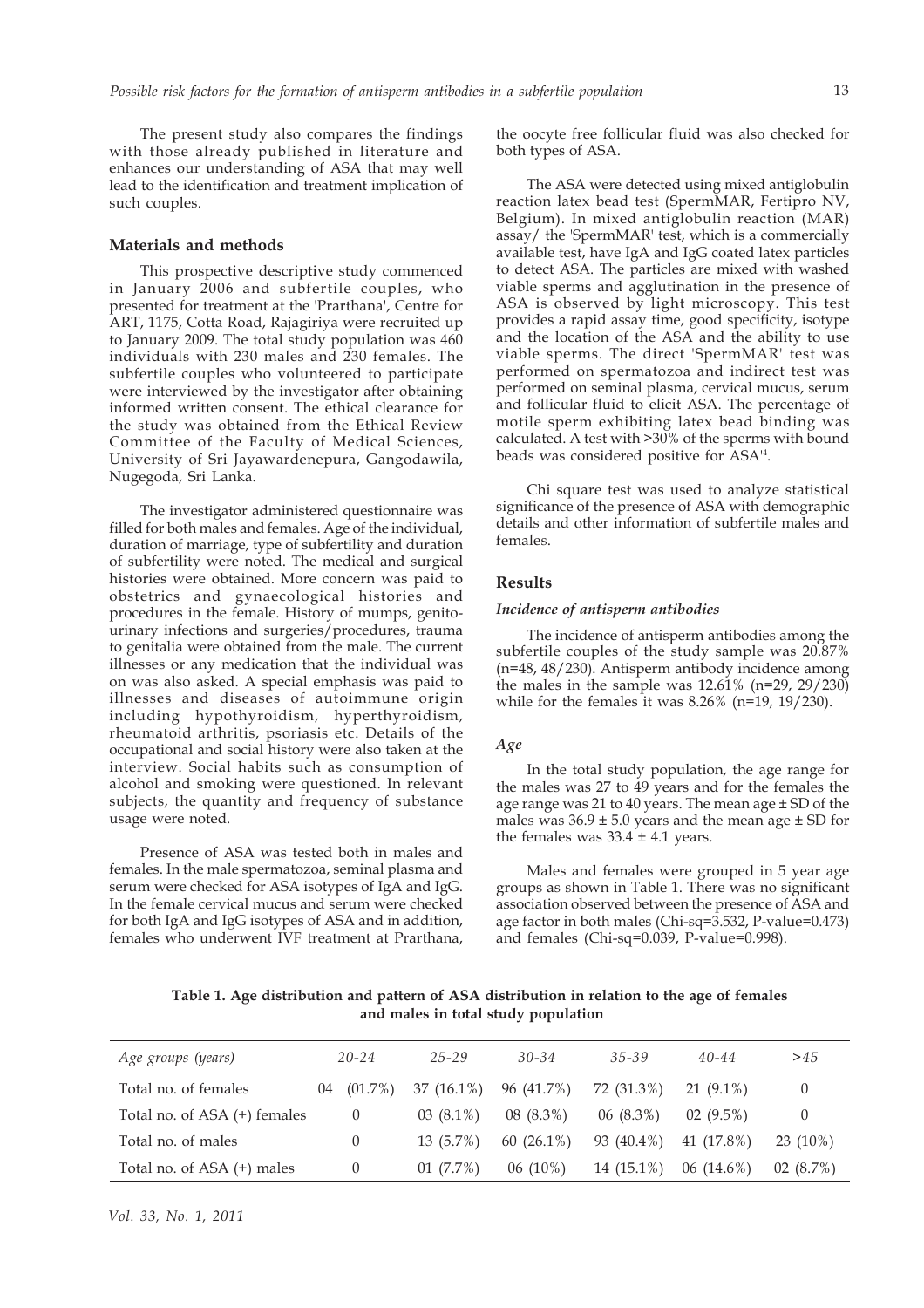#### *Duration of marriage and duration of subfertility*

The duration of marriage ranged from six months to more than ten years. There were 11 couples who were married for six months to one year and 15 couples who were married for more than ten years at the time of recruiting for the study. The mean duration of marriage was 5.8 years. There was no significant association between the presence of ASA and duration of marriage (Chi-sq=8.45, P-value=0.207). Interestingly, there were no ASA positives among the couples who were married for six months to one year period. The distribution of ASA with the duration of marriage is shown in Table 2.

The duration of subfertility ranged from six months to 19 years. There were 27 couples having subfertility for less than one year and 15 couples having subfertility for more than ten years. The mean

duration of subfertility was 5.3 years. There was no significant association found between the presence of ASA and duration of subfertility (Chi-sq=7.750, Pvalue=0.257). The distribution of ASA with the duration of subfertility is shown in Table 2.

## *Occupation*

The occupation of males and females were grouped into seven categories for the statistical analysis. The percentage of males exposed to heat, vibration or radiation was 4.78 (n=11). It was observed that none of these subjects were positive for ASA. The incidence of ASA in different occupational categories was analyzed and no significant association noted in both males (chi-sq=6.064, P-value=0.300) and females. The pattern of distribution of ASA in different occupational categories is shown for males and females in Table 3.

| Table 2. The distribution of ASA with the duration of marriage and duration of subfertility |  |  |  |
|---------------------------------------------------------------------------------------------|--|--|--|
|                                                                                             |  |  |  |

| Duration (years) | Marriage             |                                   | Subfertility         |                                   |  |
|------------------|----------------------|-----------------------------------|----------------------|-----------------------------------|--|
|                  | Total no. of couples | Total no. of ASA<br>$(+)$ couples | Total no. of couples | Total no. of ASA<br>$(+)$ couples |  |
| $\leq$ 1         | 11 $(4.8\%)$         | $\theta$                          | 27 (11.7%)           | 04 (14.8%)                        |  |
| $>1-2$           | 22 $(9.6\%)$         | $03(13.6\%)$                      | 33 $(14.4\%)$        | 06(18.2%)                         |  |
| $>2-4$           | 58 (25.2%)           | 10 (17.2%)                        | 57 (24.8%)           | 08 $(14.1\%)$                     |  |
| $>4-6$           | 60 $(26.1\%)$        | $17(28.3\%)$                      | 55 (23.9%)           | 18 (32.7%)                        |  |
| $>6-8$           | 37 $(16.1\%)$        | 11 (29.7%)                        | 27 (11.7%)           | 06(22.2%)                         |  |
| $>8-10$          | 27 (11.7%)           | 05(18.5%)                         | 16 (7.0%)            | 04 (25%)                          |  |
| >10              | $15(6.5\%)$          | $02(13.3\%)$                      | $15(6.5\%)$          | $02(13.3\%)$                      |  |

**Table 3. Occupational categories and pattern of distribution of ASA among categories in males and females**

| Occupational category | Total no.<br>of males | Total no. of ASA<br>$(+)$ males | Total no. of<br>females | Total no. of ASA<br>$(+)$ females |
|-----------------------|-----------------------|---------------------------------|-------------------------|-----------------------------------|
| Professionals         | 18 (7.8%)             | 01 $(5.6\%)$                    | 18 (7.8%)               | 01 $(5.6\%)$                      |
| Managers, clerical    | 115 (50%)             | 14 (12.2%)                      | 84 (36.5%)              | 08 (9.5%)                         |
| Skilled workers       | 12 (5.2%)             | $\theta$                        | 01 $(0.4\%)$            | $\mathbf{0}$                      |
| Service personnel     | $07(3.0\%)$           | 01 $(14.3\%)$                   | 01 $(0.4\%)$            | $\theta$                          |
| <b>Businessmen</b>    | 64 (27.8%)            | 12 (18.8%)                      | 11 (4.8%)               | $\boldsymbol{0}$                  |
| Other                 | 14 (6.1%)             | 01 $(7.1\%)$                    | 04 $(1.7\%)$            | $\theta$                          |
| Non employed          | $\theta$              | $\Omega$                        | 111 (48.3%)             | $10(9.1\%)$                       |

*Sri Lanka Journal of Obstetrics and Gynaecology*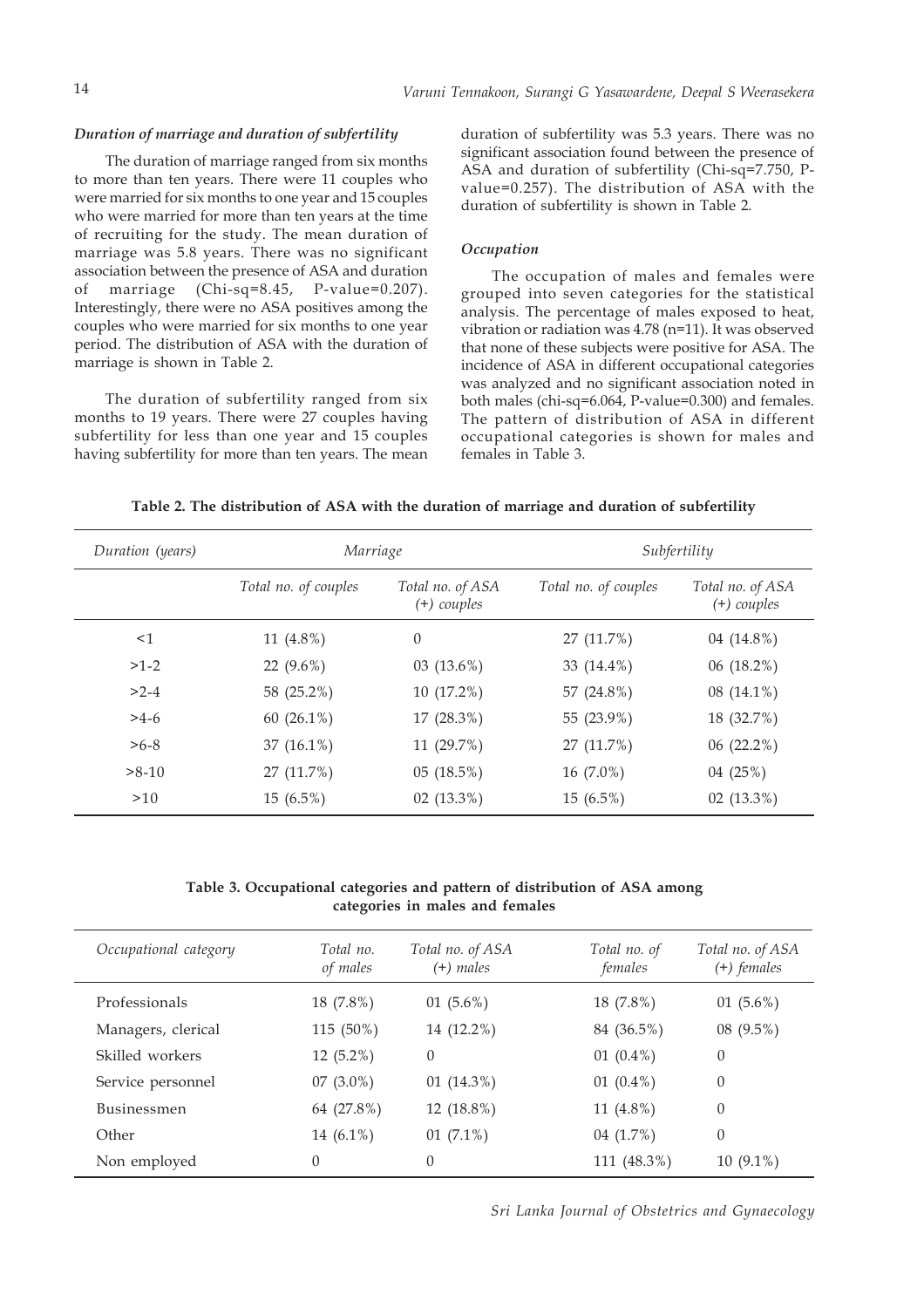# *Type of subfertility*

Of the study population, 76% (n=174) couples had primary subfertility while 24% (n=56) couples had secondary subfertility. The incidence of ASA with the type of subfertility was analyzed and showed no significant association between them (Chi-sq=0.765, P-value=0.382). The incidence of ASA among primary and secondary subfertile couples was 19.54% (n=34) and 25% (n=14) respectively.

#### *Associated genito-urinary conditions in males*

The conditions and surgeries that would breach the blood testis barrier and facilitate formation of ASA were taken into consideration. Of the study sample 3.04% (n=7) males had undergone genital surgeries such as varicocoelectomy and inguinal herniorrhaphy. Out of these males two (28.57%) were positive for ASA compared to the 12.12% ASA positivity among subjects (n=27) without history of genital surgery. It was observed as a statistically significant (Chi-sq=4.407, P-value=0.036) association between the presence of ASA and a history of genital surgery. Testicular trauma, orchidectomy, vasectomy or spinal cord injuries were not observed in males in the study sample.

# *Associated autoimmune conditions and illnesses in males*

It was observed that 27.83% (n=64) of the males had mumps in childhood although none had mumps orchitis. Of the males who had mumps during childhood, 17.19% (n=11) were positive for ASA. Incidence of ASA with childhood mumps was analyzed and no significant association (Chi-

Other co-morbid illnesses as hypertension, hypercholesterolemia, diabetes mellitus - type II etc. were observed in 10.43% (n=24) of males. Incidence of ASA with these illnesses was analyzed, and no significant association was found. The related data are shown in Table 4.

#### *Use of addictables in males*

Of the total sample 67.8% (n=156) of the males have never or very occasionally smoked or consumed alcohol. Although 31.3% (n=72) of the males consumed alcohol, no one admitted that they were addicted. It was observed that 13% (n=30) of the males were smokers. There was no one who was addicted to other addictables such as heroin. The incidence of ASA in the groups consuming addictables and not consuming addictables was analyzed and no significant association (Chi-sq=0.982, P-value=0.322) was found. Data is shown in Table 4.

#### *Associated factors in females*

From the study sample, 40.87% (n=94) of females had experienced intra-uterine insemination (IUI) with prepared sperms before recruitment for the study. Out of them 11.7% (n=11) were positive for ASA. Though there was no statistically significant relationship found, the incidence of ASA was proportionately higher among women those who had previous IUIs (11.7%) compared to the women who did not have IUIs (5.88%).

**Table 4. Incidence of ASA with childhood mumps, co-morbid illnesses and use of addictables (alcohol and cigarette)**

|                               | Total no. of males | Total no. of ASA (+) males |
|-------------------------------|--------------------|----------------------------|
| History of childhood mumps    | 64 (27.8%)         | 11(17.2%)                  |
| No history of childhood mumps | 166 (72.2%)        | $10(18.8\%)$               |
| With co-morbid illnesses      | 24 (10.4%)         | 04 (16.7%)                 |
| Without co-morbid illnesses   | 206 (89.6%)        | $25(12.2\%)$               |
| Use of addictables            | 74 (32.2%)         | 07(09.5%)                  |
| No use of addictables         | 156 (67.8%)        | $22(14.1\%)$               |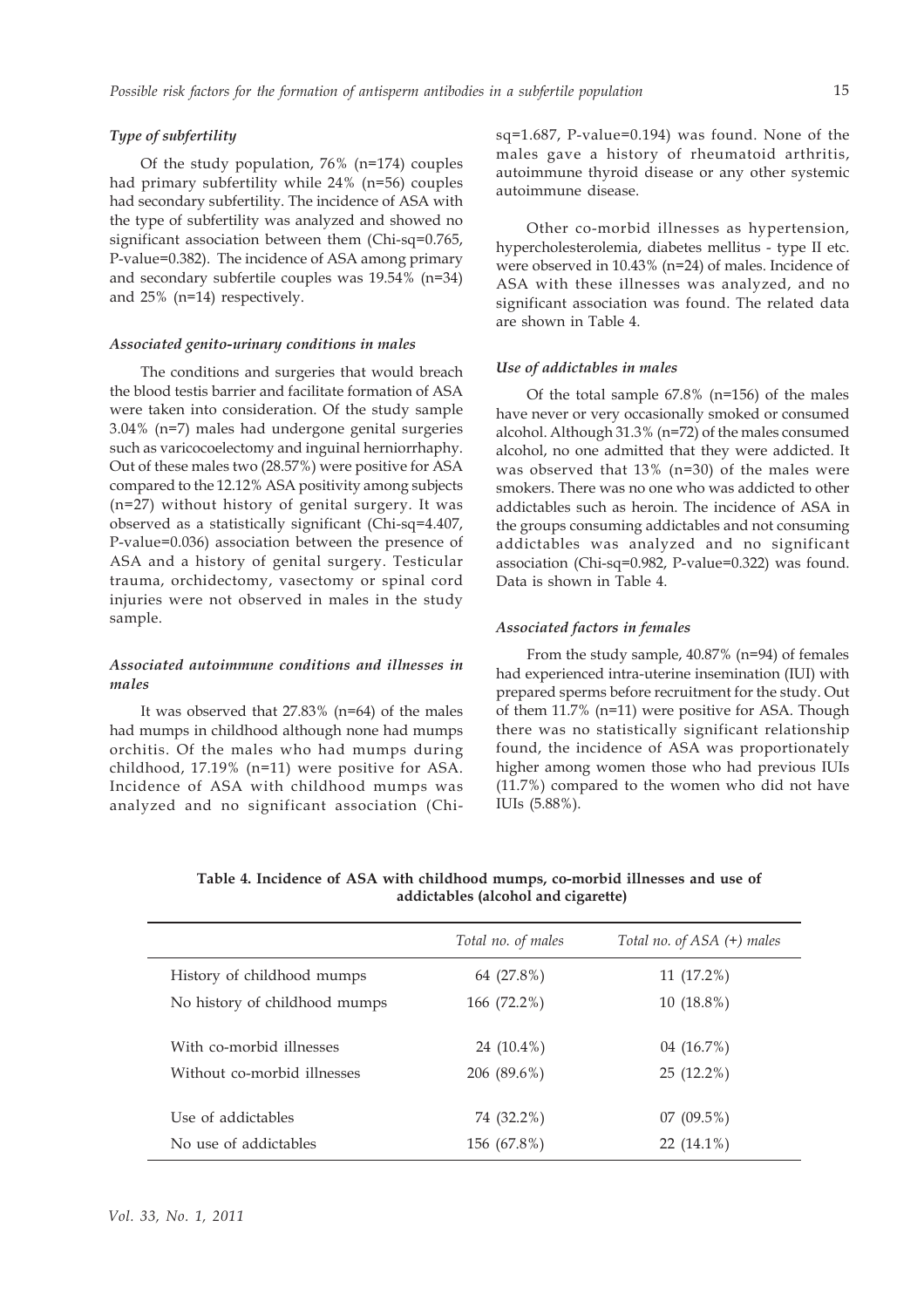|                                        | Total no. of females | Total no. of ASA (+) females |
|----------------------------------------|----------------------|------------------------------|
| History of previous IUI                | 94 (40.8%)           | $11(11.7\%)$                 |
| No history of previous IUI             | 136 (59.1%)          | 08 (05.9%)                   |
| History of PID                         | 05(02.2%)            | 01(20%)                      |
| No history of PID                      | 225 (97.8%)          | 18 (08%)                     |
| History of termination of pregnancy    | 56 (24.4%)           | 04 (07.1%)                   |
| No history of termination of pregnancy | 176 (76.5%)          | $15(08.6\%)$                 |
| With autoimmune diseases               | $21(09.1\%)$         | $\theta$                     |
| Without autoimmune diseases            | 209 (90.9%)          | 19 (09.1%)                   |
| With co-morbid illnesses               | $09(03.9\%)$         | $02(22.2\%)$                 |
| Without co-morbid illnesses            | $221(96.1\%)$        | 17 (07.7%)                   |

**Table 5. Incidence of ASA with previous intra uterine insemination (IUI), pelvic inflammatory disease (PID), termination of pregnancy, autoimmune diseases and co-morbid illnesses in females**

There were 05 females who admitted having had episodes of pelvic inflammatory disease (PID) and proved by the documentation done at each treatment cycles. Out of these five females, one was positive for ASA. Therefore the incidence of ASA among females having PID was 20% compared to incidence in PID free females 8% (18/225). Markedly higher association of ASA was observed in females with PID.

It was observed that 24.3% (n=56) of females had a history of termination of pregnancy (spontaneous or induced) and among them 7.14% (n=04) were positive for ASA. There was no significant association found between the presence of ASA and history of termination of pregnancy.

It was also observed that 9.1% (n=21) had autoimmune diseases as autoimmune thyroid diseases, asthma, rheumatoid arthritis and psoriasis. However, non of these females were positive for ASA. Another 3.9% (n=9) had co-morbid illnesses as hypertension, hypercholesterolemia, diabetes mellitus - type II and hyperprolactenemia. Out of these females 22.22% (n=02) were positive for ASA. There was no significant association between presences of ASA and co-morbid illnesses.

None of the females of the study sample were smokers or consumed alcohol or any other addictables. The related data is shown in Table 5.

#### **Discussion**

Sperm have foreign antigens because they are not present until after puberty. According to Burnet's clonal selection theory, the cells bearing foreign antigens ultimately are destroyed by antibodies, when exposed to the immune system of the human body<sup>5</sup>. Since, breach of immune protective mechanisms do not cause formation of ASA in every individual and all individuals with ASA do not posses those interferences, to understand the etiology of ASA formation, exploration of other possible risk factors is needed. Epidemiological studies on ASA related immune-subfertility in Sri Lanka have been performed only infrequently. The present study shows an incidence of 20.87% ASA among subfertile couples with 12.61% in males and 8.26% in females. This corresponds with world data, which has been estimated to range from 9-36% in subfertile couples depending on the test format, detecting assays and the reporting centre<sup>1</sup>. A study done in Sri Lanka reported the incidence of ASA among the total sample was 9.5%; among males it was 8.25% while that of females was 1.75% when detected by SpermMAR test in semen of males and serum of both males and females<sup>6</sup>. Compared to that study, the higher incidences could be explained that more test samples were performed on each subject to screen ASA in the present study. The present study showed a higher incidence of ASA in males than the females. Although the males had a proportionately higher incidence, it

*Sri Lanka Journal of Obstetrics and Gynaecology*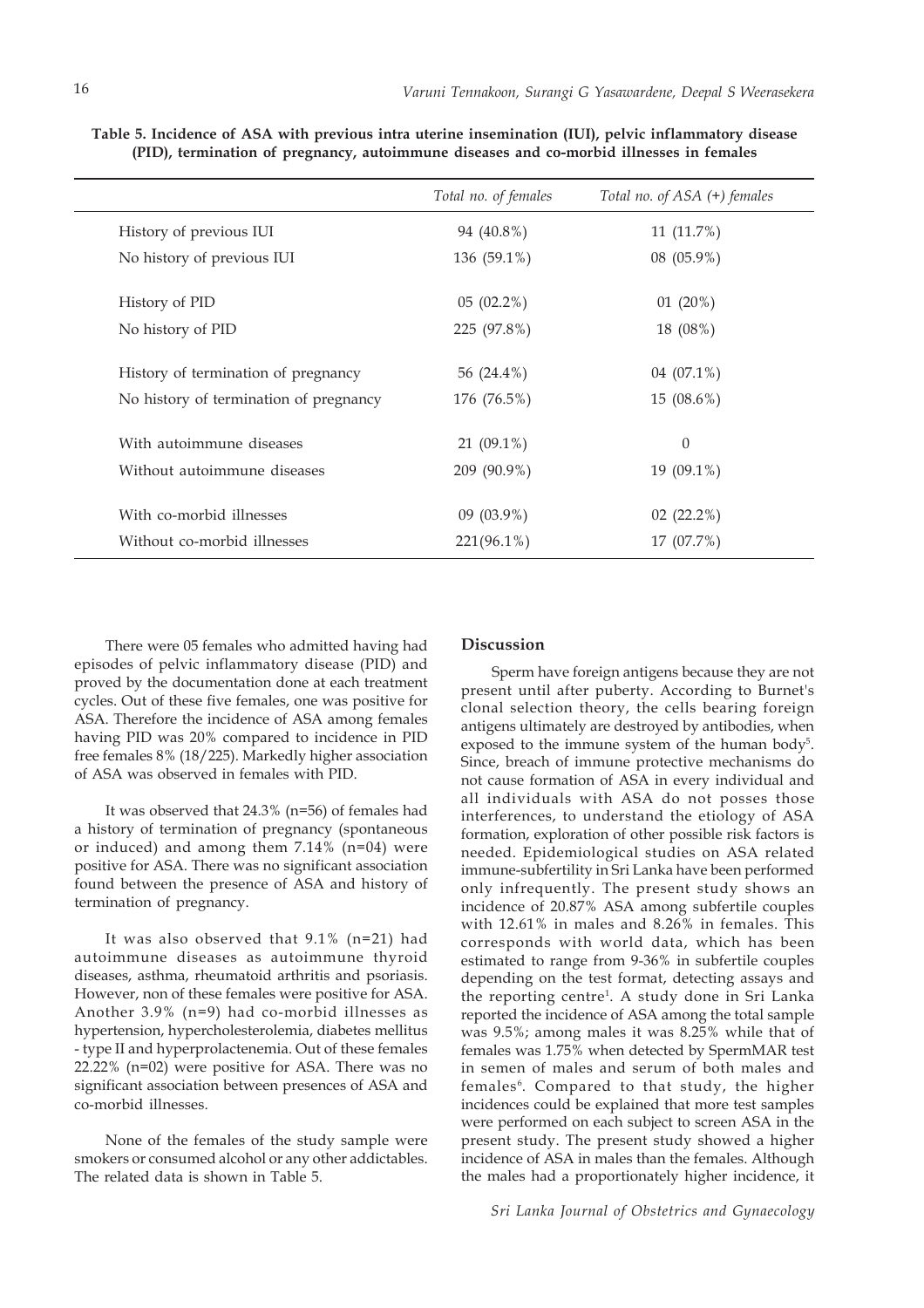was not statistically significant with the incidence of females. Many studies have shown similar results<sup>6,7</sup>.

A trend towards late marriages at present contributes for higher mean age of males and females in subfertile population than in the past. The mean age of the females was 33.38 years and that of males was 36.86 years in the present study. It corresponds with most of published literature<sup>8</sup>. Another reason for the higher mean age of the study sample would be due to the late presentation of subfertile couples for the treatment in assisted reproductive technologies. The present study did not show a significant difference in incidence among the age groups that were analyzed in both males and females. It can be explained by the fact that the whole study population fell into the reproductive age group and was a selective population of subfertile couples. The presented results therefore demonstrated that there is no age dependent tendency in incidence of ASA during the reproductive age among subfertile couples. Different studies have shown the existence of age dependence in the incidence of natural sperm antibodies in normal animals<sup>9</sup> and that such variation exists in human as well<sup>10</sup>. However, these studies have employed predominantly healthy individuals and demonstrated conflicting results. Another study has shown a low incidence of ASA in prepubertal ages, a rise during reproductive age with a gradual decline with aging $11$ .

There was no statistically significant difference observed between the incidence of ASA and duration of marriage in the present study. The same result was observed with duration of subfertility as well. Interestingly, there were no ASA positives observed among the couples (n=11) who were married for six months to one year period. Mechanical or chemical disruption of the mucosal layer of the female genital tract may permit exposure to foreign sperm antigens and, ultimately ASA formation<sup>12</sup>. This may explain the absence of ASA in females in early part of marriage. However, the reason most women do not develop an immune response after repeated sperm exposure is not yet established. The other possible explanation for this observation would be the small number of couples that were investigated in that particular duration of marriage would have demonstrated that result by chance. The lack of local or foreign data in relation to the incidence of ASA with duration of marriage or subfertility makes it impossible to compare the data of the present study.

Occupation of the male partner has been widely studied in relation to the state of subfertility. However, the impact on immune-subfertility by the type of occupation is not clear. Occupational exposure to lead or mercury was found to make proteins better antigens. Shamy *et al*. have assessed serum ASA levels in healthy male workers exposed to lead or mercury and demonstrated ASA in 90% of workers exposed to lead  $84.6\%$  of workers exposed to mercury<sup>13</sup>. No subjects were exposed to heavy metals in the present study and the incidence of ASA in different occupational categories was not significant. Factors such as heat, vibration, radiation and stress have been suggested as risk factors for subfertility although its impact on immune-subfertility is questionable.

Presence of ASA can be found in primary as well as secondary subfertility in both males and females. In the present study, there was no significant difference found in the incidence of ASA between primary subfertility and secondary subfertility. ASA may prevail in both types of subfertility in both males and females as it could develop with time, influenced by other conditions.

It was observed as a statistically significant association (P-value=0.036) between the presence of ASA and a history of genital surgery in the present study. Majority of them had undergone varicocoelectomy. Theoretically, presence of varicocoeles can also induce formation of ASA as impaired venous drainage of the testis may result in damage to the seminiferous tubules and lead to ASA production and the surgery may alleviate that, though causing disruption of blood testis barrier. Hence, it is highly recommended to screen subfertile males with a history of varicocoelectomy/any genital surgery for ASA in initial fertility workup. It is shown that after vasectomy, approximately 50% of men produce ASA14. Likewise, a disproportionately higher incidence of ASA has been shown in testicular injured men<sup>15</sup>, spinal cord injured men<sup>16</sup> and men with varicocoeles/varicocoelectomies<sup>17</sup>.

Inflammation may lead potentially to genital tract disruption and ASA formation. History of mumps has been shown to cause abnormal semen parameters in a Sri Lankan population<sup>18</sup>. However, formation of ASA is basically caused by mumps orchitis. Absence of a history of genital tract infections was a significant observation in the present study. Anyhow, no semen samples were found to be positive for culture in men who had increased pus cells and microorganisms. In the present study it was observed that 27.83% of the subfertile males had mumps in childhood, and none had mumps orchitis. Incidence of ASA with childhood mumps was not significant.

In recent studies some authors have suggested a possible cross reactivity of antibodies to spermatozoa in individuals who are having a systemic autoimmune disease. A study by Shirashi *et al*. has shown the incidence of ASA in males with systemic autoimmune diseases (7.1%) was significantly higher than in the healthy controls (0%). They have concluded that systemic autoimmune diseases may be one of the risk factors for developing ASA in men<sup>19</sup>. However, in the present study, neither the males gave a history of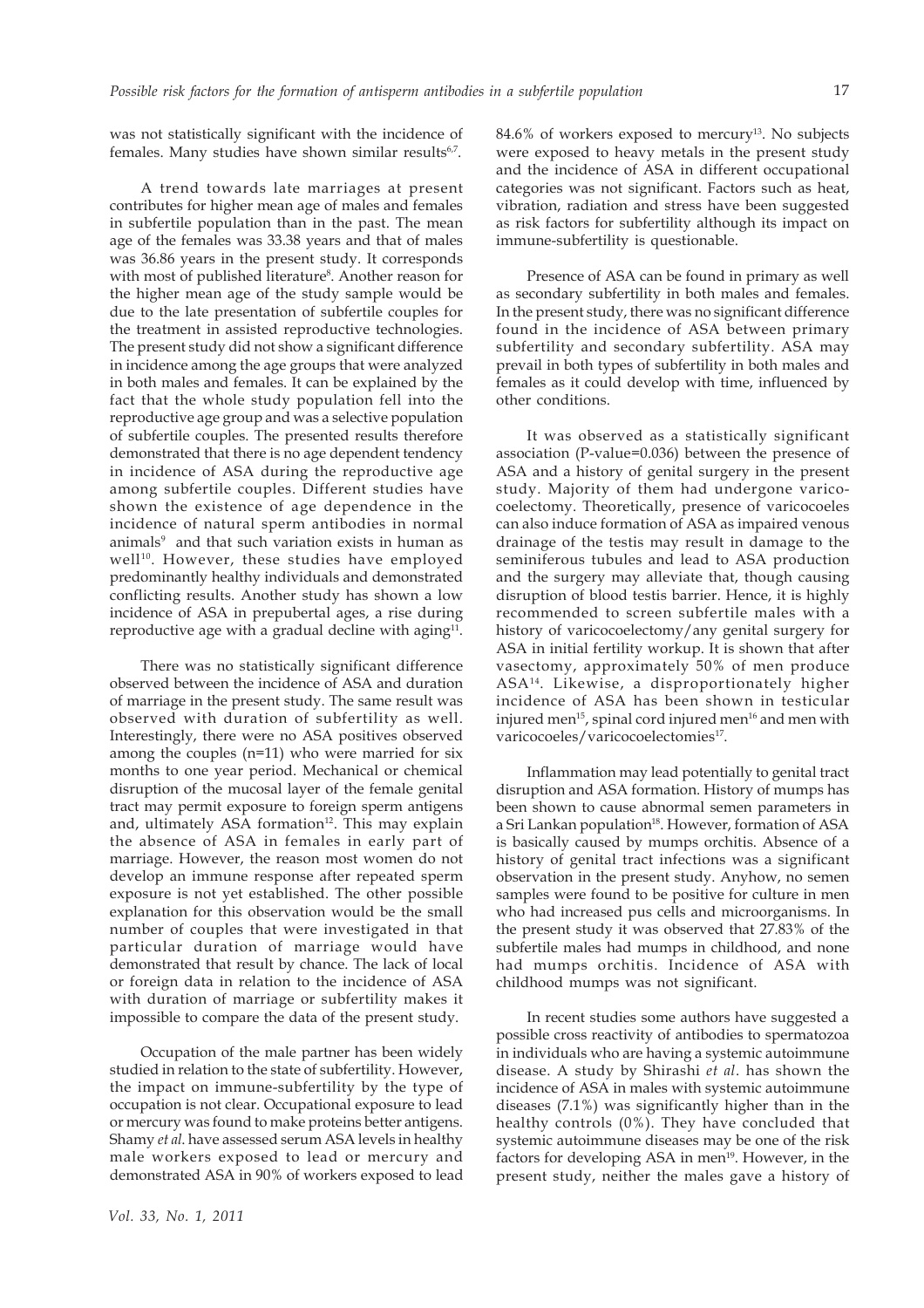rheumatoid arthritis, autoimmune thyroid disease or any other systemic autoimmune disease, nor the females gave a history of any systemic autoimmune illness were positive for ASA. Hence, a statistical analysis could not be made with the presence of ASA with autoimmune illnesses. This observation may have occurred due to small number of subjects with autoimmune diseases in the study sample. Further studies are needed in this regard.

In the present study there was no statistically significant association found with the presence of comorbid illnesses in males and females. A definite conclusion of the effect of a co-morbid illness or its drugs in formation of ASA cannot be made since the number of subjects with the illness was small. Effect of some antihypertensives, anticonvulsants and antipsychotics are known to cause impairment of fertility by affecting the spermatogenesis or by sexual dysfunction<sup>20</sup>. However, the co-morbid illnesses like hypertension, epilepsy, hyperprolactinaemia and diabetes mellitus type II have not been studied to determine the association with the incidence of ASA in large scale studies.

In the present study there was no significant correlation found with smokers and non-smokers in the incidence of ASA. By reviewing the literature on impact of smoking, alcohol and other addictables on immune-subfertility, it is evident that the effects remain inconclusive. Studies on cigarette smoking and incidence of ASA are limited. A study by Ludwikowski *et al*. has shown an increased number of ASA in smoking patients, though statistically not significant $2<sup>1</sup>$ . The data on alcohol show an apparent protective effect of moderate alcohol drinking on sperm parameters, probably due to the antioxidant effect of some alcoholic beverages<sup>22</sup>. In one study, users of cigarettes, marijuana or alcohol showed no difference in prevalence of ASA compared to non-users<sup>23</sup>. The present study too shares the same results; there was no significant correlation found with alcohol consumption and incidence of ASA.

In females another possible contributory factor for the formation of ASA is repeated intrauterine inseminations (IUI) with washed spermatozoa. IUI is widely used for the treatment of subfertility as a result of cervical or male factors or empirically before in vitro fertilization. In the present study, though there was no statistically significant relationship found, the incidence of ASA was proportionately higher among women who had previous IUIs (11.7%) compared to the women who did not have IUIs (5.88%). There is a theoretical concern that IUI may induce ASA in women since in IUI, semen bypasses the physiological immune barrier of female and washing removes immune-suppressive properties of seminal plasma. However, different studies have shown that IUI does not induce significant ASA production in women<sup>24</sup>.

In the present study, out of five females who have had episodes of pelvic inflammatory disease (PID), only one was positive for ASA. The incidence of ASA among females having PID was 20% while that of in PID free females was 8%. Though the association of ASA with PID is markedly high, sufficient number of subjects is needed to make a statistical analysis. Krause and Naz have stated that infections of the genital tract as a cause of formation of ASA, has not sufficiently supported by clinical studies so far<sup>25</sup>. However, some authors have demonstrated a direct association of PID with the incidence of ASA in women<sup>26</sup>.

Considering all the associated factors that have been investigated, it is evident that genital surgeries of men play a significant role in formation of ASA. Likewise, women who have undergone IUIs and who have had episodes of PID are at a greater risk in developing ASA. It is strongly recommended to screen such individuals for the presence of ASA in initial subfertility workup to direct them to appropriate treatment methodologies saving time, money and emotional stress of those subfertile couples. Also, larger scale studies are in need to establish the association with autoimmune diseases, co-morbid illnesses and drugs on formation of ASA.

#### **Acknowledgements**

This study was carried out with the financial support from the National Science Foundation, Sri Lanka. Research Grant No. RG/2007/HS/02.

#### **References**

- 1. Lee R, Goldstein M, Ullery BW, Witkin SS, *et a*l. Value of serum antisperm antibodies in diagnosing obstructive azoospermia. *Journal of Urology* 2009; **181**: 264-69.
- 2. Francavilla F, Santucci R, Barbonetti A, Francavilla S. Naturally occurring antisperm antibodies in men: interference with fertility and clinical implications. An update. *Frontiers in Bioscience* 2007; **12**: 290-1.
- 3. Diekman AB, Norton EJ, Westbrook VA, *et al*. Antisperm antibodies from infertile patients and their cognate sperm antigens: a review. Identify between SAGA-1, the H6-3C4 antigen and CD 52. *Am J Reprod Immunol* 2000; **43**: 134-43.
- 4. World Health Organization. WHO laboratory manual for the examination of human semen and sperm cervical mucus interaction 1999, Fourth edition, Cambridge University Press.
- 5. Burnet FM. The cllonal selection theory of acquired immunity. Cambridge: Cambridge University Press, 1959.
- 6. Fernando DMS. The detection of antisperm antibodies in the male partners of infertile couples: a protocol of sperm preparation for enhancing sperm quality. A thesis for the degree of Doctor of Philosophy, University of Colombo 2001.

*Sri Lanka Journal of Obstetrics and Gynaecology*